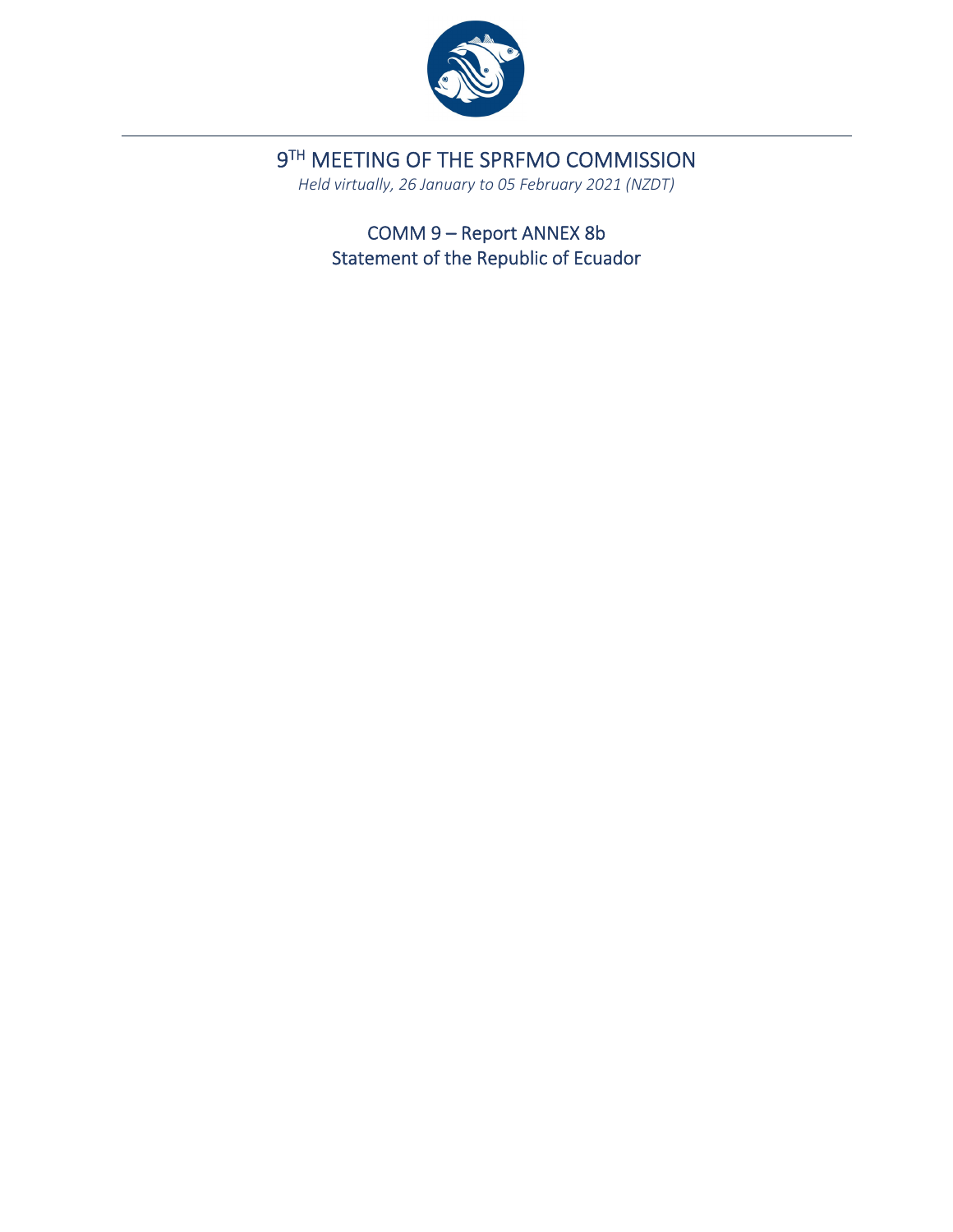

## **ECUADOR'S STATEMENT**

Ecuador initiated the current  $9<sup>th</sup> MEETING OF THE SPRFMO COMISSION with high expectations$ about what could be achieved in order to improve the Convention´s management and monitoring system for Jumbo Flying Squid fishery.

Our innovative proposal to have 100% coverage of observers on board, or at least 20% within the first 3 years, would **not only** contribute to provide information for scientists about the behavior of the resources, but it has also been proven that their presence helps to identify noncompliance and IUU fisheries cases. In the same manner, it would maintain the traceability of the jumbo flying squid fishery products. All of this would contribute valuable **inputs** for the scientific investigation to take the best decisions in a near future.

Having high coverage of observers on board is not a novelty, in fact, several fisheries count on them on other RFMOs. **And even** this matter could generate international recognition to the SPRFMO by becoming a forerunner of this measure on the jumbo flying squid fishery.

Similarly, the proposal about transshipments in ports would contribute to the best regulation of the resource, and to reduce the fishing effort on jumbo flying squid.

However, we regret the position of some delegations, of whom, we feel a lack of interest to take control and conservation measures.

Additionally, we consider that on the current virtual communication format, does not provide the facility to broadly discuss these issues. For which we are sure that, in the upcoming year, these will be clearly understood and can be adopted.

Ecuador is not withdrawing its proposals; we are only postponing their **addressing** for the next year. We will continue to discuss the proposals with the objective of enhancing your understanding, and to reach the objectives of this Commission, following the principles established by the United Nations Organization through its instruments.

Regarding the specific case about the transshipment proposal, Ecuador has decided to separate the template and to pass it to a working paper, with the objective of finding consensus for its approval, and requests that only the implementation the format suggested by the Executive Secretariat is considered, so that the recommendation of the Scientific committee of 2020 is fulfilled.

Ecuador also requests that its two proposals would be addressed and analyzed by the Scientific Committee Meeting in 2021.

Finally, we encourage the Member States to take advantage of the period that separates us with the upcoming meetings of the Scientific Committee and the Commission, to carefully review the spirit of the proposals presented by Ecuador, in order to resume, with greater understanding and better spirit, these important issues. That allows us to reach Agreements for effective selfregulation, adequate monitoring and appropriate scientific information for the benefit of the jumbo flying squid fishery and thus meet one of the objectives of this Convention.